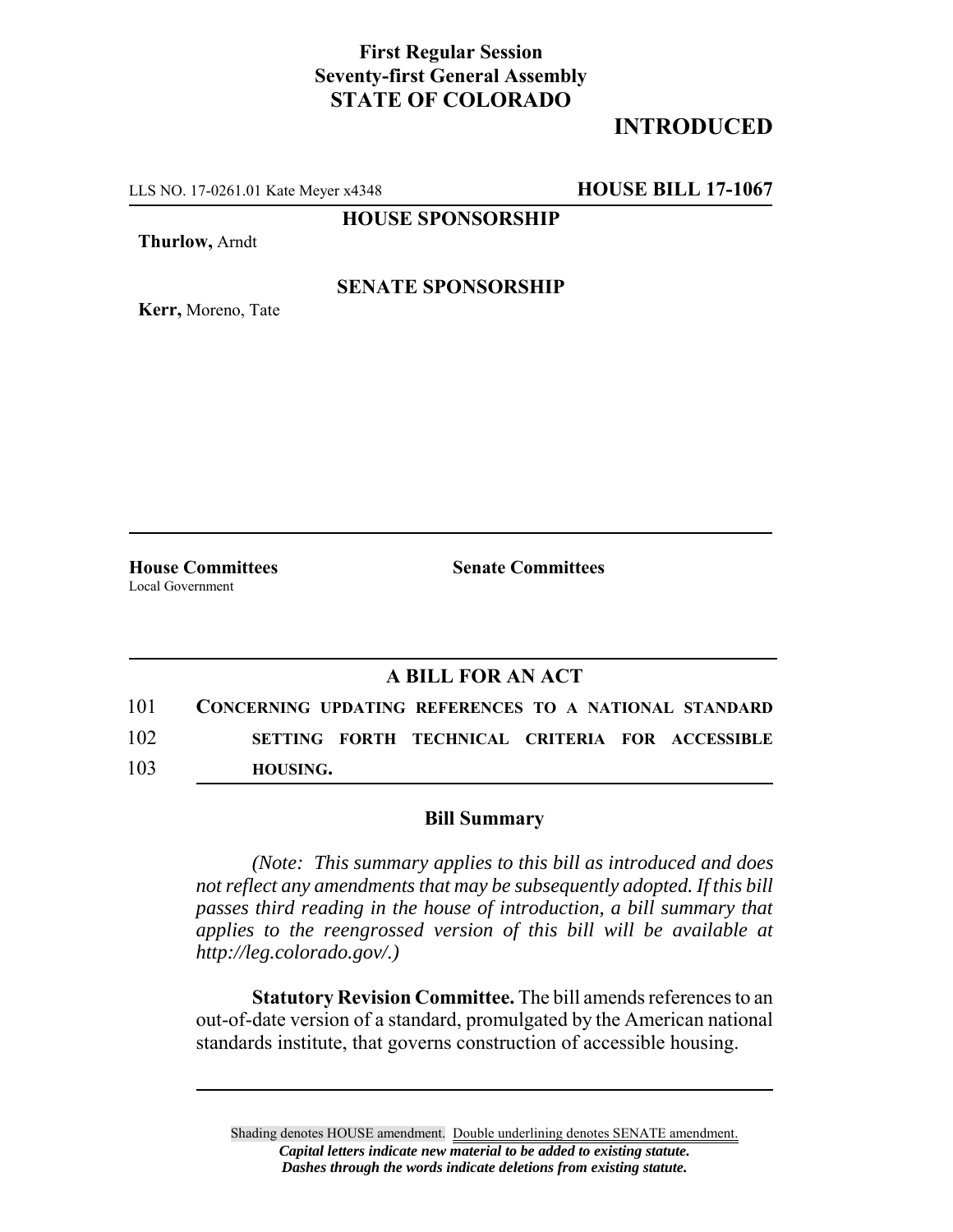*Be it enacted by the General Assembly of the State of Colorado:*

 **SECTION 1.** In Colorado Revised Statutes, 9-5-101, **amend** the introductory portion, (2), (3), (10), (11), (12), (13), and (14) as follows: **9-5-101. Definitions.** As used in this article ARTICLE 5, unless the

context otherwise requires:

 (2) "Accessible route" means an interior or exterior circulation path that complies with the provisions contained in "ANSI A117.1-1998" WITH ANSI A117.1.

 (3) "ANSI A117.1-1998" means the 1998 version of the "American National Standard for Buildings and Facilities Providing Accessibility and Usability for Physically Handicapped People" "ANSI A117.1" MEANS THE "ACCESSIBLE AND USABLE BUILDINGS AND FACILITIES" STANDARD, OR ANY SUCCESSOR STANDARD, promulgated AND AMENDED FROM TIME TO TIME by the American national standards institute.

 (10) "Type A dwelling unit" means a dwelling unit designed in 17 accordance with the provisions of ANSI A117.1-1998 WITH ANSI 18 A117.1, section 1002, OR ANY SUCCESSOR SECTION WITHIN ANSI A117.1.

 (11) "Type A multistory dwelling unit" means a multiple story 20 dwelling unit with a ground story level designed in accordance with the 21 provisions of ANSI A117.1-1998 WITH ANSI A117.1, section 1002, OR ANY SUCCESSOR SECTION WITHIN ANSI A117.1, and, if provided, accessible laundry facilities on the ground story level.

 (12) "Type B dwelling unit" means a dwelling unit with a ground 25 floor level designed in accordance with the provisions of ANSI 26 A117.1-1998 WITH ANSI A117.1, section 1003, OR ANY SUCCESSOR SECTION WITHIN ANSI A117.1.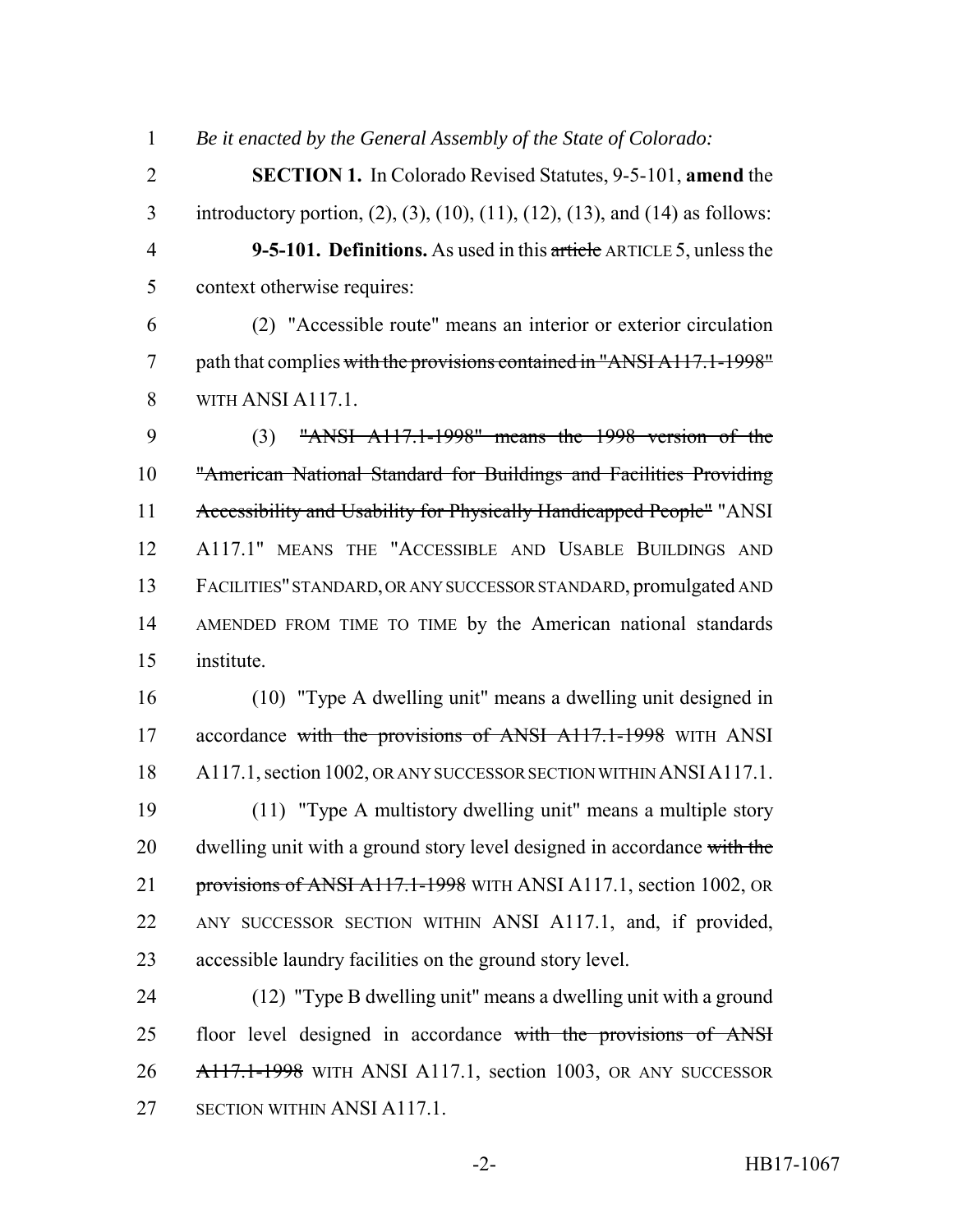(13) "Type B multistory dwelling unit" means a multiple-story dwelling unit with a ground story level that is designed in accordance 3 with the provisions of ANSI A117.1-1998 WITH ANSI A117.1, section 1003, OR ANY SUCCESSOR SECTION WITHIN ANSI A117.1, and, if provided, accessible laundry facilities on the ground story level.

 (14) "Type B visitable ground floor" means a multiple-story dwelling unit with an accessible entrance and toilet facility designed in 8 accordance with the provisions of ANSI A117.1-1998 WITH ANSI A117.1, section 1003, OR ANY SUCCESSOR SECTION WITHIN ANSIA117.1. **SECTION 2.** In Colorado Revised Statutes, 9-5-102, **amend** (2)

as follows:

 **9-5-102. Disabilities covered - purpose.** (2) **Design criteria.** Design criteria shall MUST comply with the 1998 version of the "American National Standard for Buildings and Facilities Providing Accessibility and Usability for Physically Handicapped People", promulgated by the American national standard institute, commonly cited as "ANSI A117.1-1998" ANSI A117.1.

 **SECTION 3.** In Colorado Revised Statutes, 9-5-103, **amend** (3) 19 introductory portion and  $(3)(a)$  as follows:

 **9-5-103. Applicability of standards - enforcement.** (3) Any 21 building or facility that would have been subject to the provisions of this 22 article THIS ARTICLE 5 but was under construction prior to July 1, 1976, 23 shall MUST comply with the following:

 (a) If the walls or defining boundaries of an element or space are altered, then the altered element or space shall comply with the applicable provisions of section 9-5-105, unless such alteration is technically infeasible. If full compliance with this article is technically infeasible,